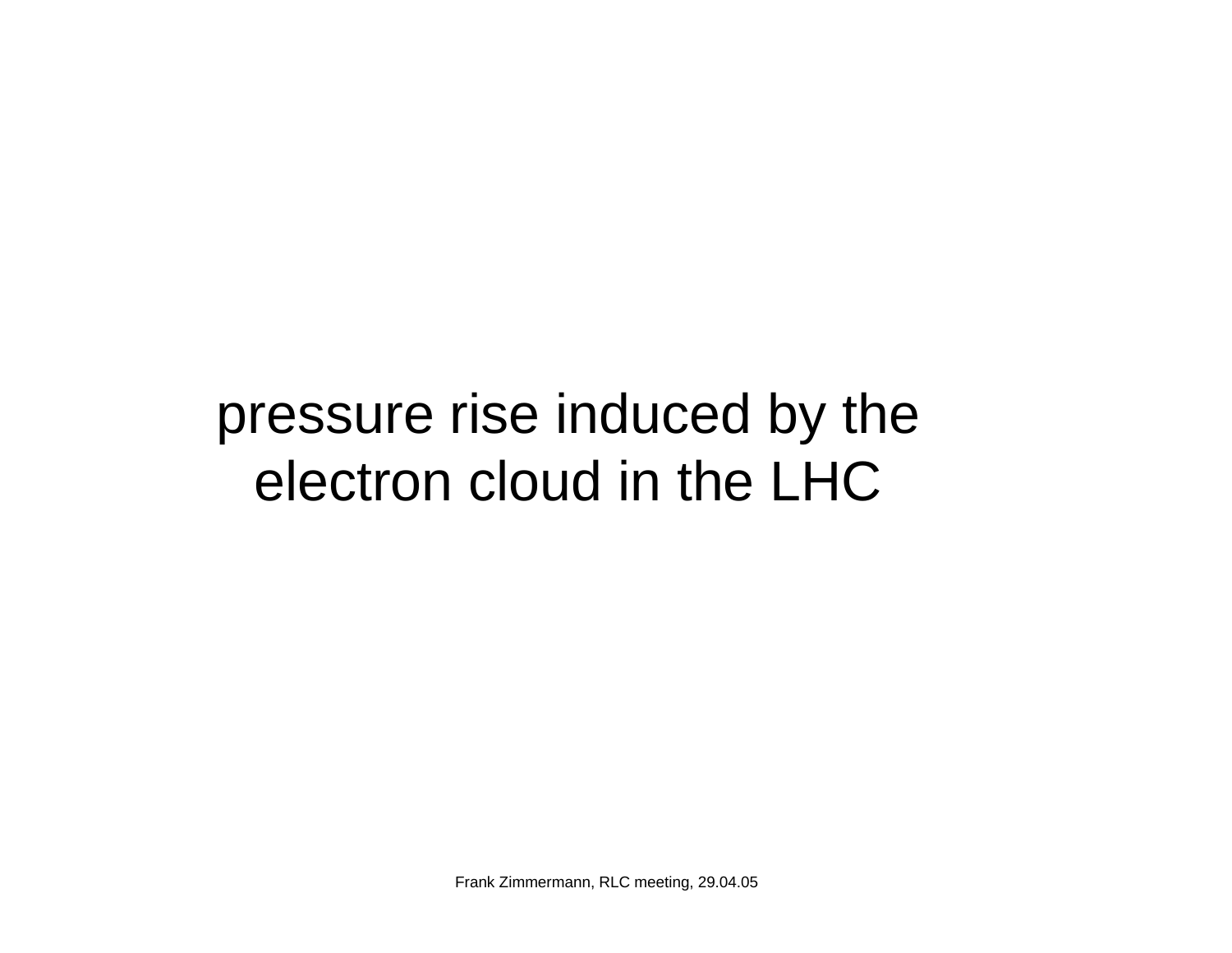# general context:

# is scrubbing needed in LHC?

- **❖** pressure ?
- ❖ heat load (no?)
- ❖ fast TMCI-like instabilities (no?)
- long-term emittance growth ?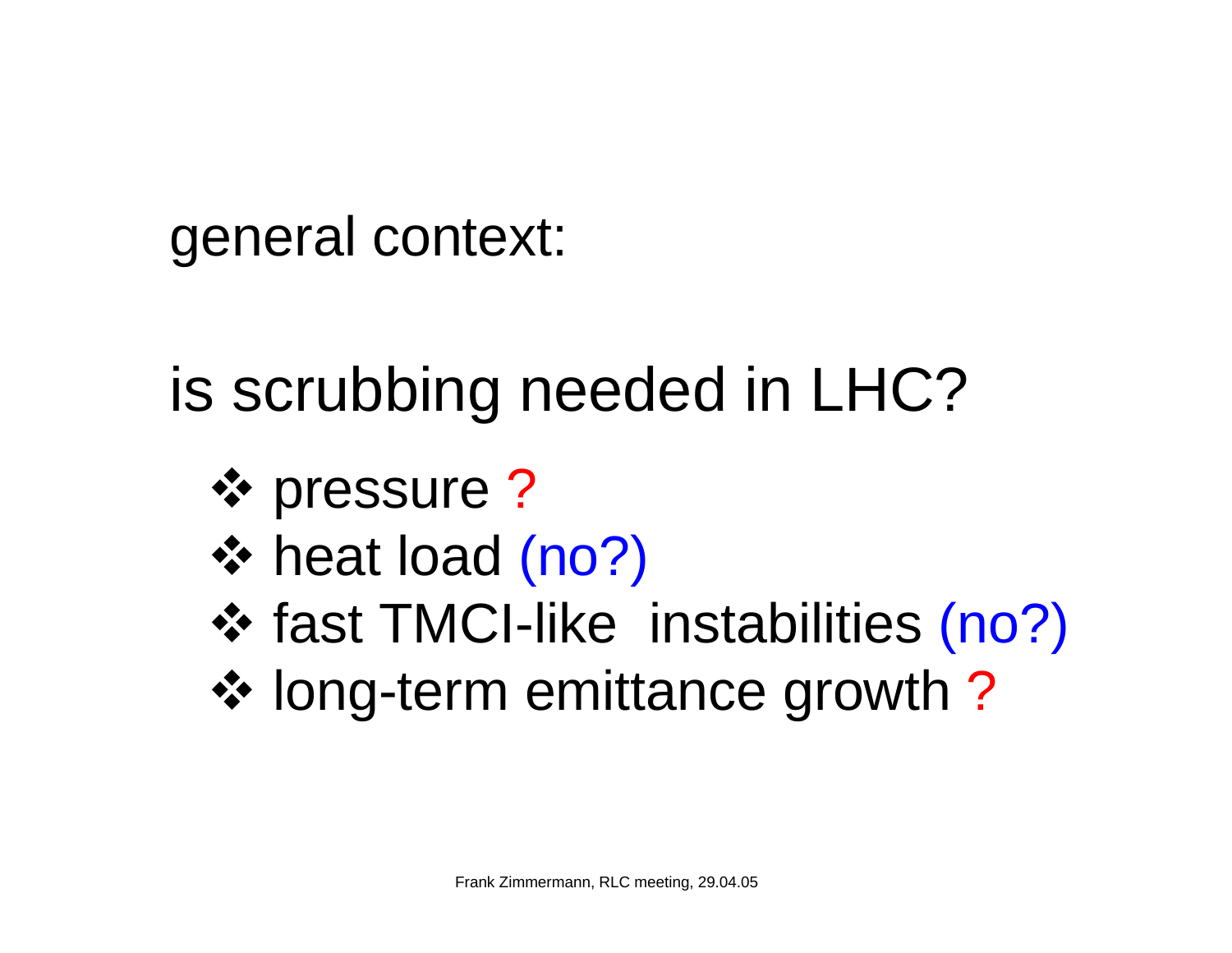# $\eta_{tot} = \eta + \eta'$  desorption yield see W. Turner,

Vincent Baglin;

strongly bound molecules, varies with e- dose!, cleaning rate is a function of material, cleanliness, temperature "recycling desorption yield", varies with surface coverage, pressure, sticking coefficient

 $\eta < \eta'$  usually  $\left( \eta + \eta^{\cdot} \right)$  $=$   $Sn - n<sup>'</sup>$   $\Gamma$  $=(n + n')\Gamma - Cn \bullet$ &' $\eta$ ' $(\eta + \eta')\Gamma - Cn - Sn$ θ *Sn dt d A dt dn V* BS pumping speed hole pumping Vincent Baglin *Cn*Γ=& $\boldsymbol{\eta}$ in equilibrium: surfacecoverage Frank Zimmermann, RLC meeting, 29.04.05 e- flux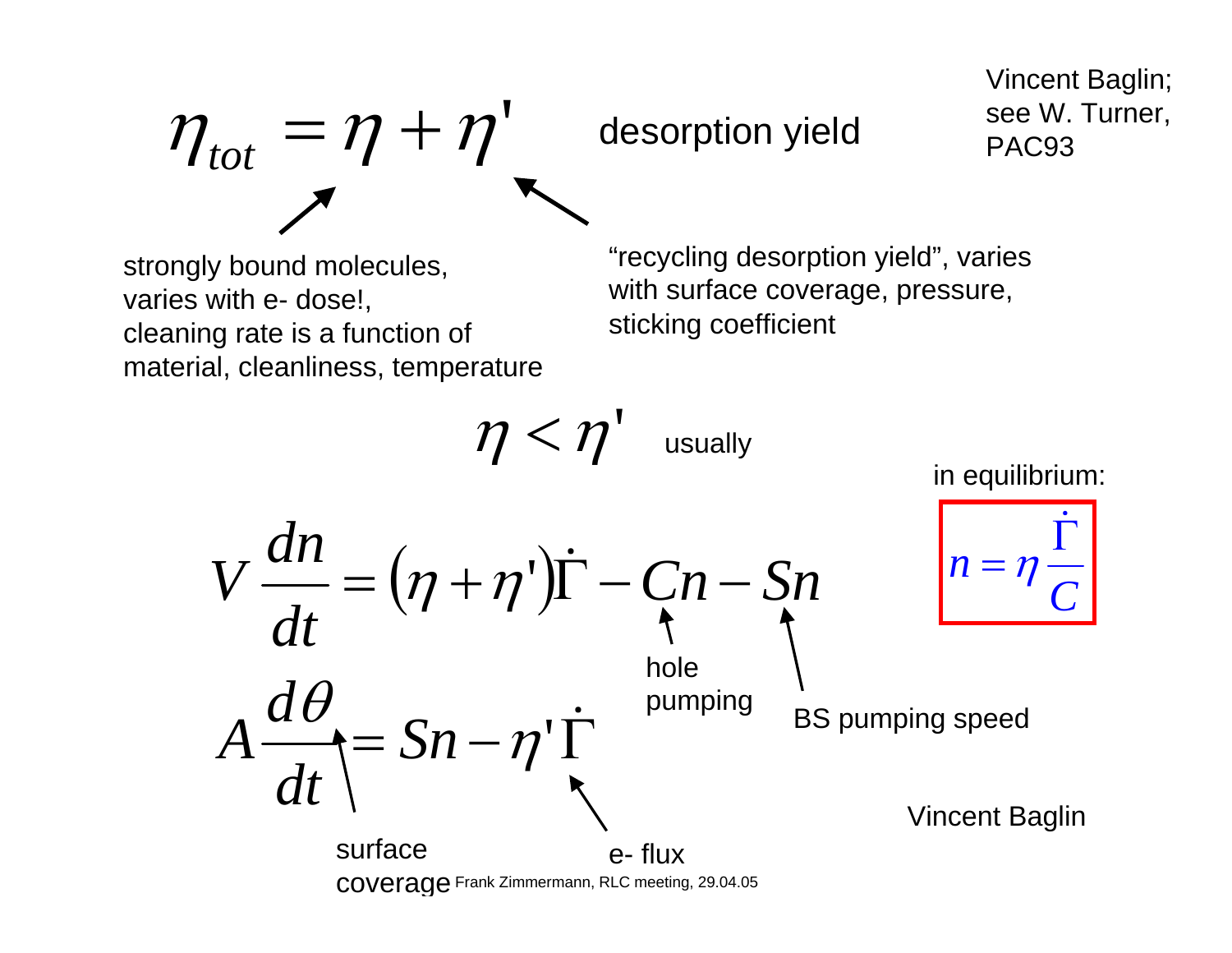AT-VAC (V.Baglin, N.H.) has simulated the LHC pressure evolution. According to Noel's lab measurement, for E> 30 eV, the e- recycling yield is large. Therefore, under electron bombardment the BS will have a bare surface without any monolayers. Monolayers will be only on the cold bore.

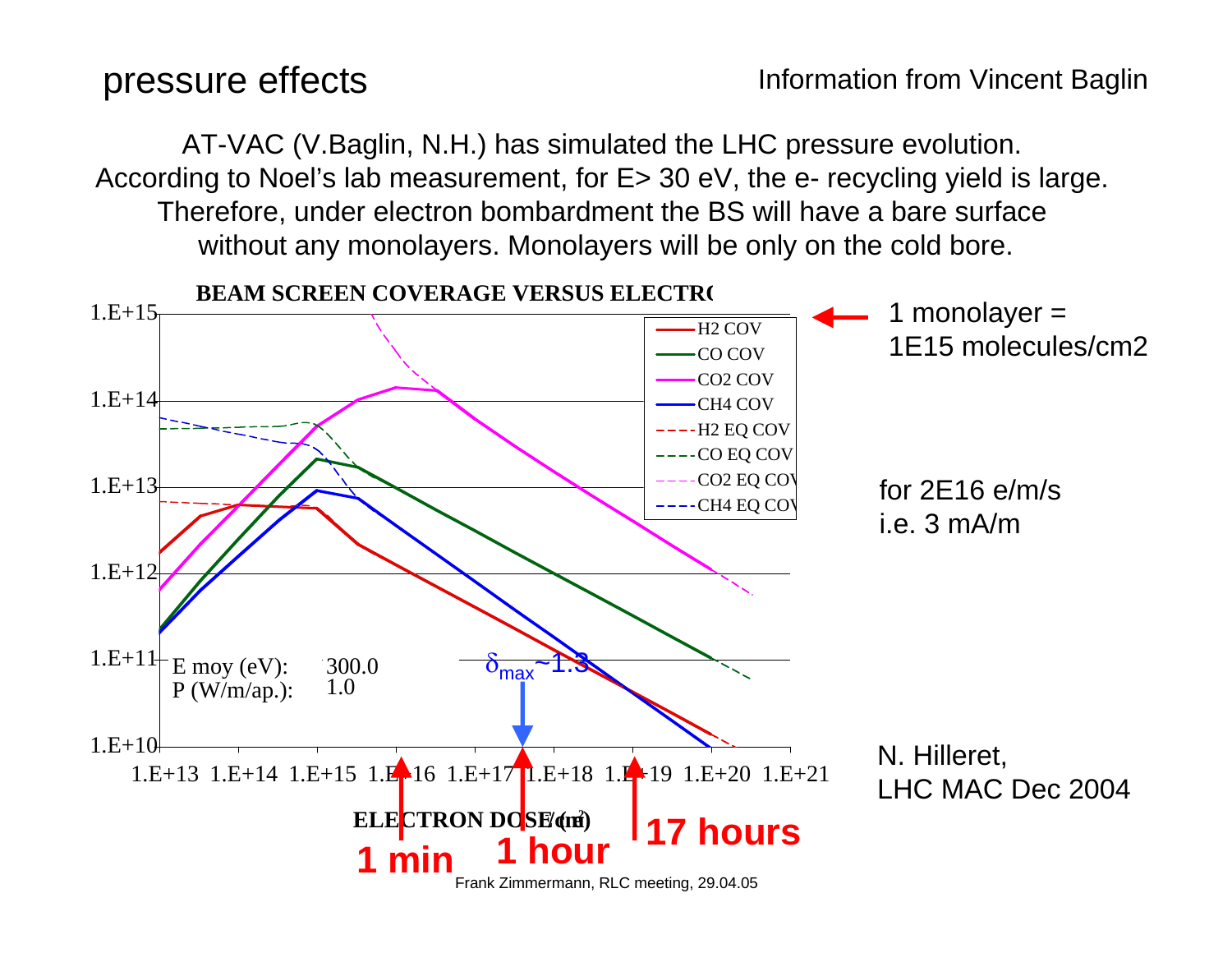Information from Vincent Baglin

## Pressure increase due to e-cloud. Level is a linear function of the electron flux. It depends only on the electron dose

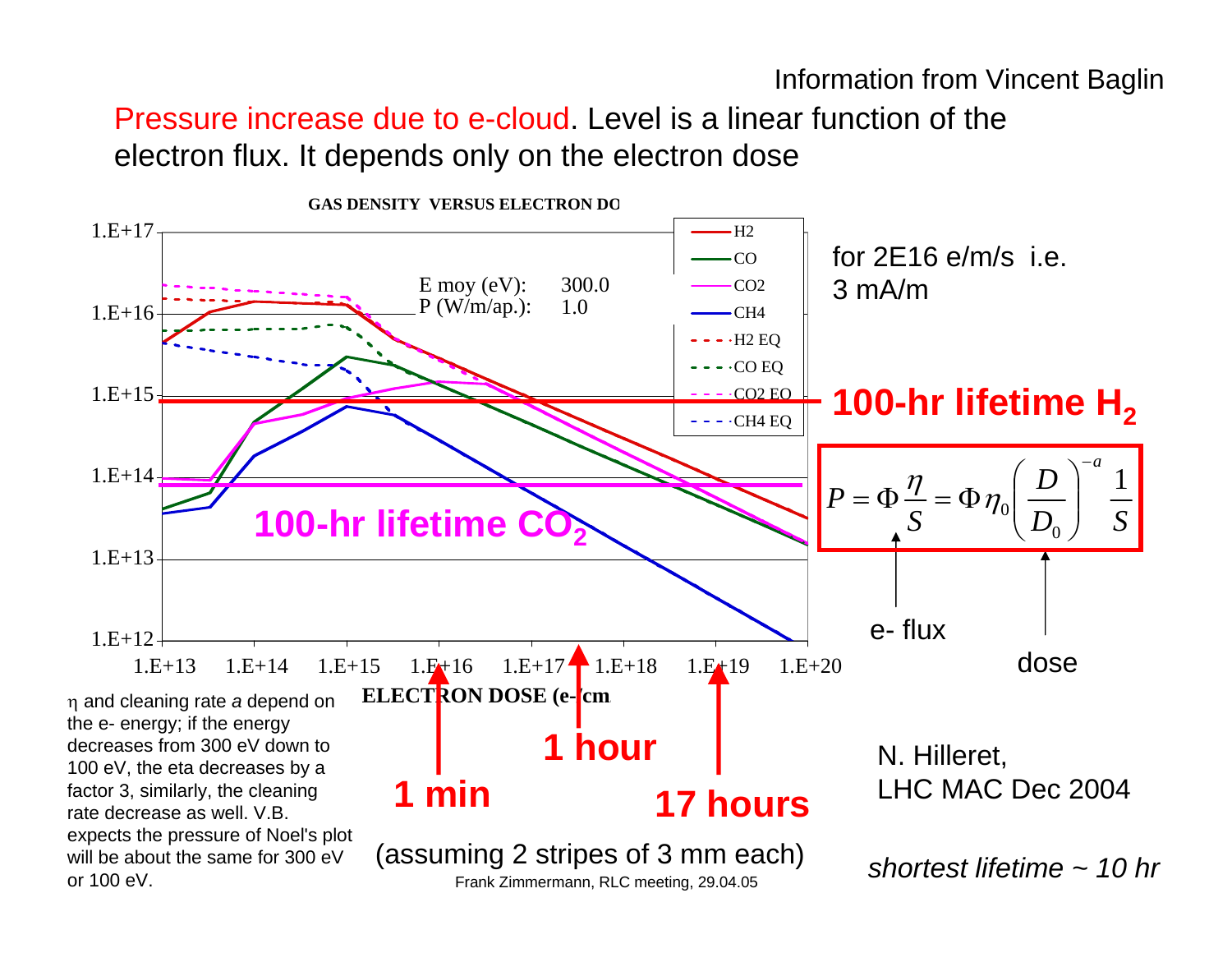### pressure in/de-crease from photons - prediction based on COLDEX results



during the first year of LHC operation

Frank Zimmermann, RLC meeting, 29.04.05 "Desorption yield of electrons is about 2 orders of magnitude larger than photons. For similar fluxes (2E16 e/m/s against 1E17 ph/m/s) we are dominated by electron gas load. *The cleaning rate is measured to be small for photons. For electrons, to my knowledge, there is no measurement and Noel always assumed that its cleaning rate is faster than for photons* (0.5 vs. 0.6 for H2 and 0.5 vs. 0.2 for CO)."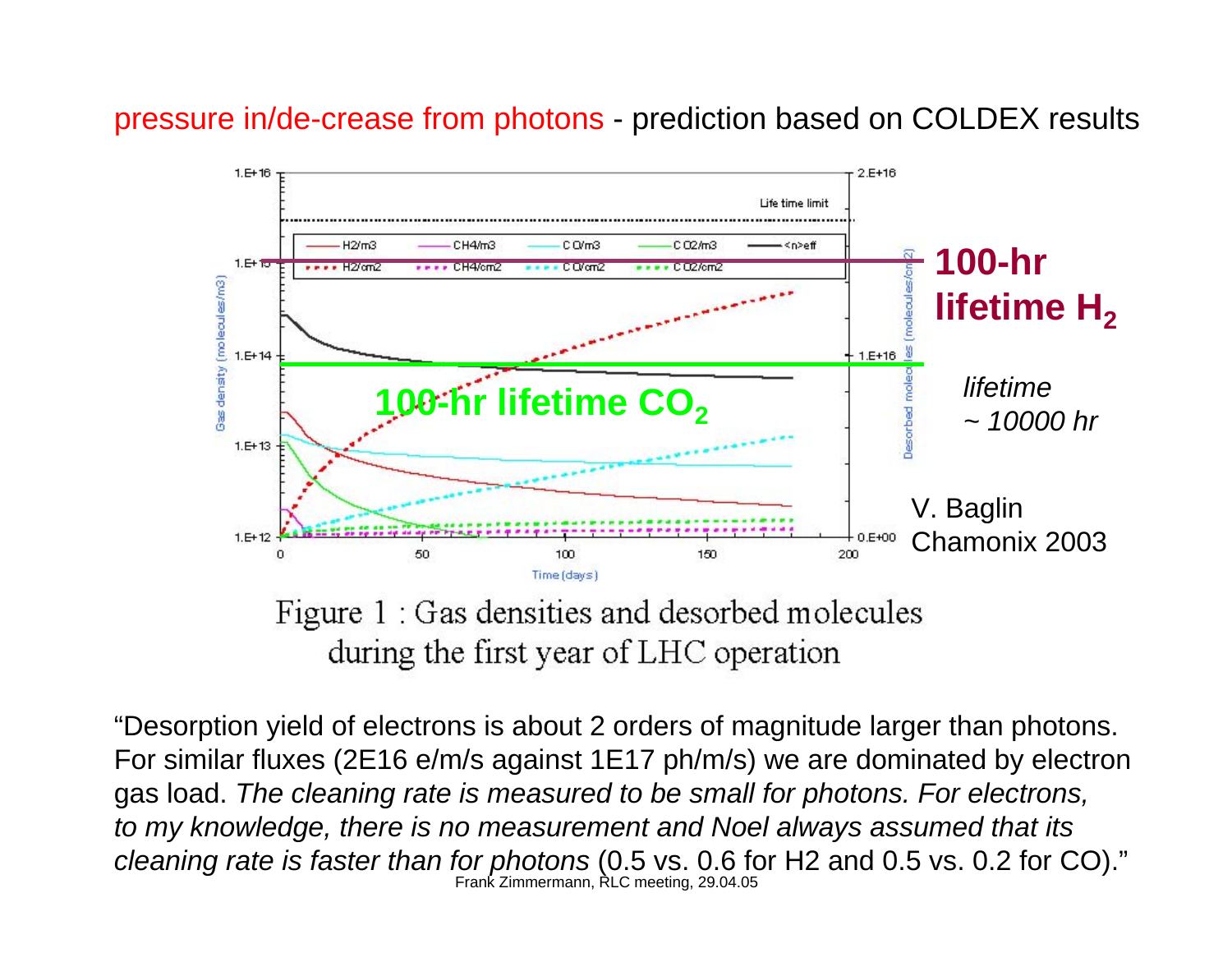